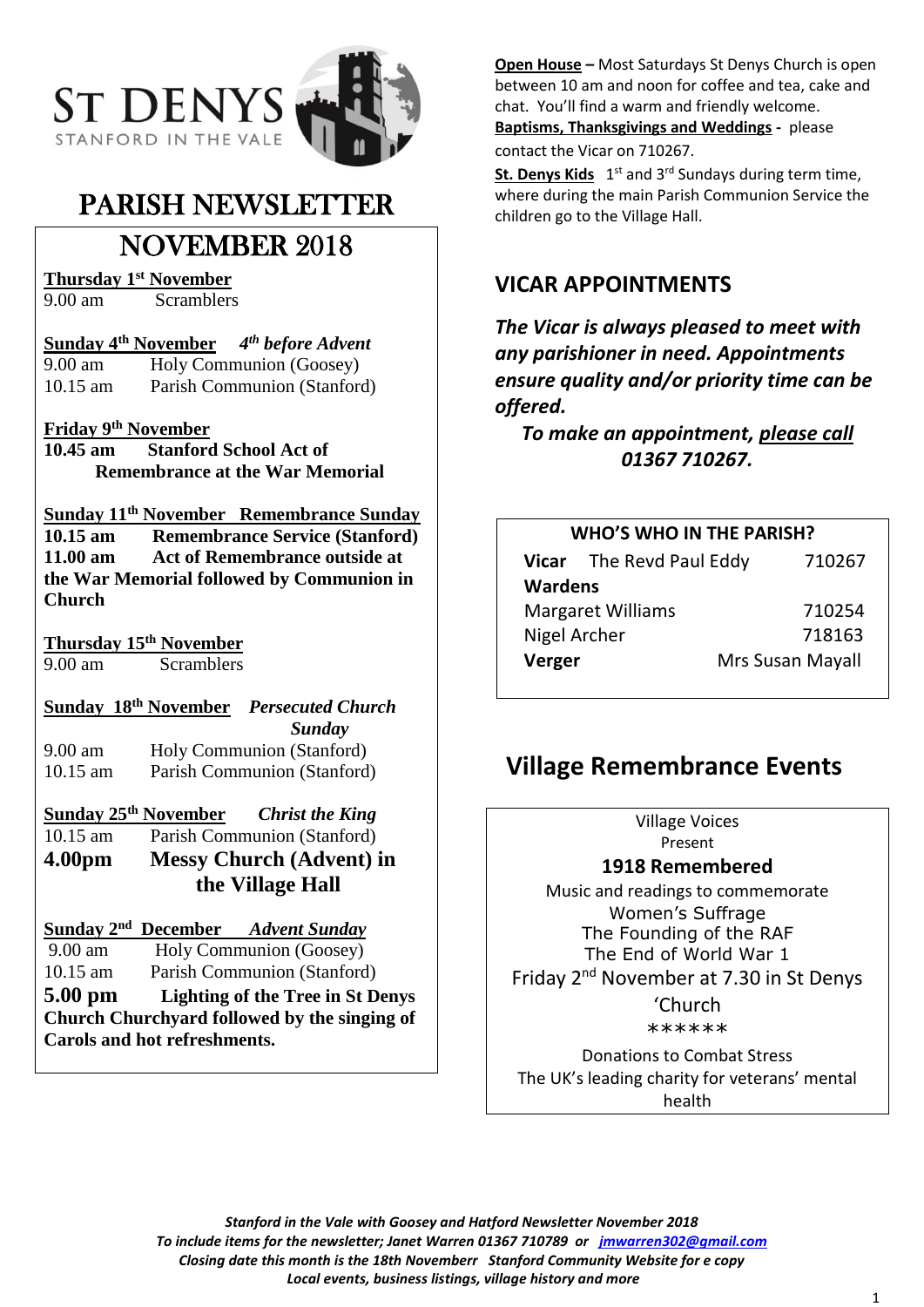

#### **Ringing for Peace**

Bell ringing was restricted throughout World War I. On 11th November 1918, once the Armistice was declared, the ringing of church bells erupted spontaneously across the country as an outpouring of relief that 4 years of war had come to an end.

 To honour that moment, and to remember those (including 1,400 bell ringers) who lay down their lives for peace in the 'war to end all wars', bells will ring out across the country on **11th November 2018**.

#### **Bells in Stanford:**

**9.45am**: The church tower bells will ring for the remembrance service; the bells will be half-muffled. **12.30**: As part of the Ringing Remembers initiative, the tower bells will be rung as the latter part of the national remembrance service at London's Cenotaph comes to an end.

**3pm**: Handbell ringing at the Horse and Jockey. Everyone is welcome to come and listen to the bells. **7:05pm**: Tower bell ringing as part of the Battle's Over initiative.

*'Gone and Not Forgotten' Sunday November 11th*  **WW1 exhibition and information with special reference to men from the village From 11.30 – 5.00 pm In the Village Hall Light Lunches available until to 2.00pm followed by tea and cake. Donations towards the Poppy Appeal.**

**Scramblers Thursday 1st and 15th November 9.00-10.30** In the Church All toddlers and carers welcome.

## **Chatterbox Small Village Hall**

**Every Thursday from 10 – 12 noon** All are welcome to call in for a drink, catch up with friends or meet new ones. Occasional raffles, quizzes and bring and buy.

### **Slimming World**

Your Slimming World group meets every Thursday from 7.30pm at Stanford in the Vale Primary School. Contact Amy 07514 255703

#### **Jumpin' Beans**

**Every Monday from 9.15 – 11.00 am** in the large Village Hall. Arts, crafts, snacks and refreshments for mum's, babies and toddlers. New mums especially welcome. Meet for a chat and play.

#### **AGE UK - BIG KNIT CONGRATULATIONS!**

A big thank-you to everyone who took part in this project. On the 20th September we collected together

**3,326** tiny hats to be donated to the innocent drinks scheme which raises money for Age UK's Winter Warmth Programme. All the hats were knitted by residents and ex- residents of Stanford and, as the cause receives 25p per hat, this means that our

contribution to the Project was **£831.50**! **........ An amazing achievement**. Thank-you all for your dedication.

We will continue to knit and crochet for the next collection date so, if you are interested in learning more about this scheme, please give me a ring. (You don't have to be a brilliant knitter - if you can cast on and do plain and purl - that is all that is required). I would love to hear from you.

Jan Stenzhorn 01367 710724

## **Music in the Vale Sunday 4th November**

Our final Music in the Vale concert in our 2018 season starts at 3.00pm on Sunday 4th November 2018 in St. Denys' Church, Stanford in the Vale, and is entitled "Autumn Diversions". The concert features **The Loxley Quintet**, Rachel McCubbin - flute, Nicky Brass - oboe, Helen Finch - clarinet, Raymond Joyce - horn and Ian McCubbin – bassoon, and presents a selection of woodwind music by composers ranging from Ibert to The Carpenters … …Admission is by programme price £10 from Vogue Hairdressing, 28 High Street, Stanford in the Vale 01367 710476, from David Pedder 01367 718420 or email [djpedderdpa@btinternet.com](mailto:djpedderdpa@btinternet.com) We look forward to seeing you.

> **The next Parish Council Meeting is on Wednesday 7th November in the large Village Hall at 7.30 pm All welcome**

### **Formula Fitness, Yoga and Wellbeing**

Zumba every Tuesday evening from 6pm. Stability Ball every Tuesday evening from 7pm. Zumba Strong every Friday morning from 9.30am. All in large Village Hall. Contact Lou on 07980 065 35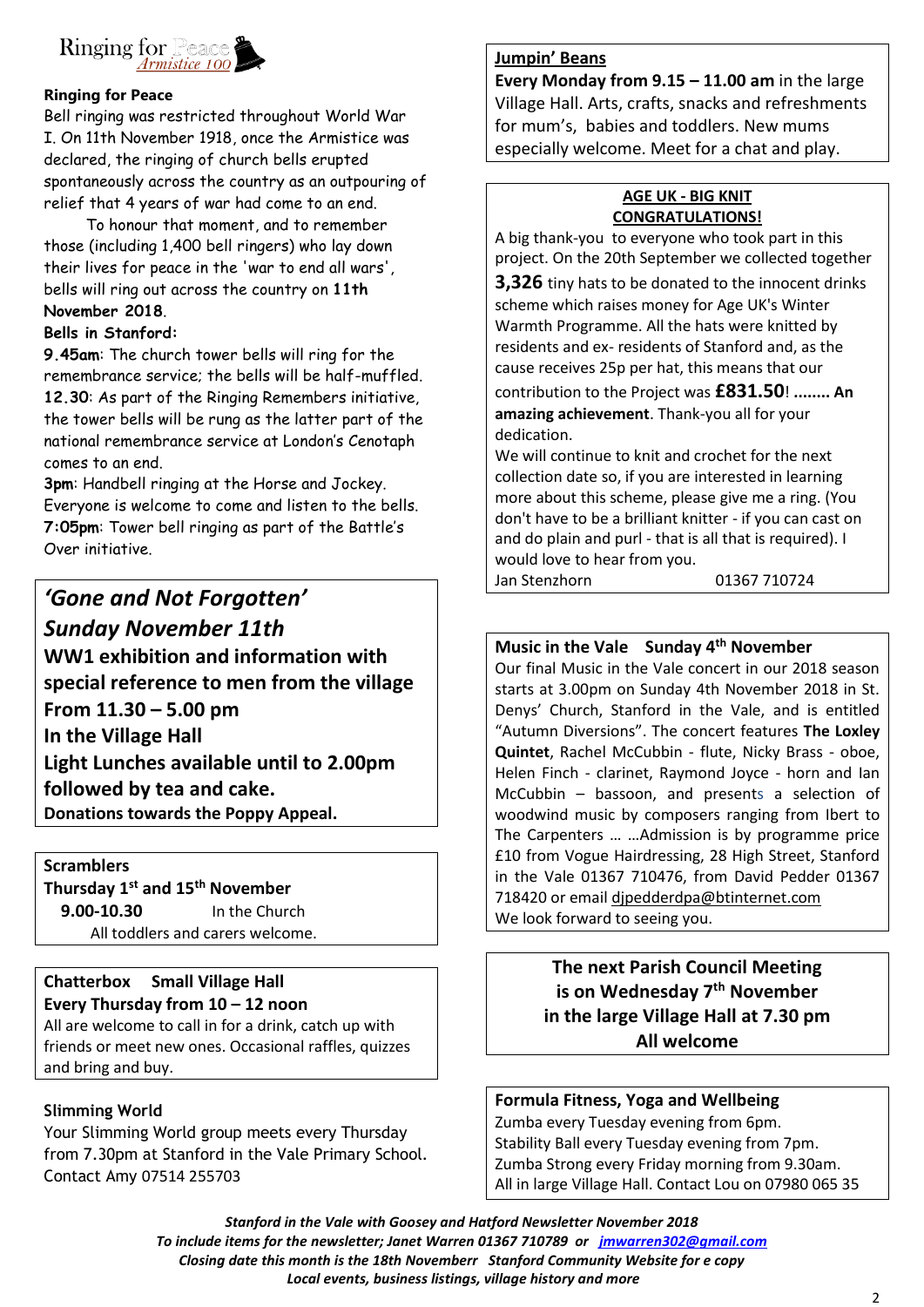## **FARINGDON & DISTRICT U3A 8TH NOVEMBER 2018**

The speaker will be **Dr David Jones,** who is an entomologist specialising in rain forests and soil ecology. He works at the Natural History Museum in London. He will talk about **"How Tropical Rainforests Work".** The talk in the Faringdon Corn Exchange starting at 2.30pm will include the main ecological processes which keep rainforests functioning and the threats to their long-term survival. Refreshments will be available after the talk. All members are welcome, but visitors will be required to pay £1.50. For further information use the website on <https://faringdondistrictu3a.com/> or contact Margaret Brown on 01367 615385.

#### **Tower Bell Ringers**

The tower ringers would be delighted to be joined on 11<sup>th</sup> November or any other time by anyone with bell ringing experience or indeed by anyone interested in learning to ring (or just finding out about bell ringing). Please contact us at StDenysChurchBells@btinternet.com or come along to one of our weekly tower practice sessions – Tuesday's at 7.30pm. *Jackie O'Hagan*

## **12th November Stanford Art Group**

Still Life drawing - or bring your own work along 7.30pm Stanford in the Vale Village Hall £2 members £4 non-members Visit Stanford Art Group on Facebook for more info

## **STANFORD IN THE VALE AND DISTRICT LOCAL HISTORY SOCIETY Tuesday, 13th November**

**Meeting at Stanford Village Hall, in the Small Hall, Start time 7:45 p.m.**

Topic: "TRACKS TO THE TRENCHES" Speaker: MIKE HURST An account of railway activities in southern England & France during WW1. Some focus will be on transport of the wounded our part of the world, as well as the movement of men and munitions to the front. Visitors welcome (£3 entrance) Refreshments and raffle Further information: Contact Phil Morris, 01367 71028

#### **Cast On! Knitting and Crochet Group**

Fun, friendly and free. We meet every 2nd Wednesday of the month at the Horse & Jockey from 7pm until 9.30pm (ish). Bring along your current project or ask us to show you how. Contact: Ruth Chester Email: [caston@tlkc.co.uk](mailto:caston@tlkc.co.uk) Tel: 710362

#### **St Denys Church Christmas Bazaar on Saturday 17th November in Stanford Village Hall from 11.30 am - 2.00pm** Delicious Homemade Lunches, Gifts, Christmas Fayre, Jewellery, Toys and Books plus Christmas raffle Pay an early visit to Father Christmas in his Grotto Contact Janet – 01367 710789

**Stanford Women's Institute will meet on Wednesday 21st November** at 7.30pm in the Village Hall. Visitors are always welcome. £3 charge for non-members. Contact 01235765461

### **St Denys' Church invites you to a Women's breakfast on Saturday 24th November 2018. At: Stanford in the Vale Village Hall From: 8:30am for an 8:45am start.**

Speaker: Kathryn Thorp. "Family, faith and fulfilment." To reserve your place, please contact Julia Thorp on 07760370717 or email: [stdenysgals@yahoo.com](mailto:stdenysgals@yahoo.com) or phone. Donations towards the cost of the breakfast are gratefully received.

## **Christmas Fairtrade Stall Sat 24th November 10am - 12 noon St Denys'Church** Come and buy your Fairtrade cards and gifts, from the Mustard Seed shop in Faringdon. **This could be your last chance to buy Traidcraft**

**products, as the company is likely to cease trading at the end of the year.**

## Stanford in the Vale Village Hall Grand Quiz Night Saturday 24 November £20 per team of 4 if prior notice given,

or £25 at the door, both including ploughman's supper. Doors open 7pm for 7.30pm Raffle and Bar Contact: J. Greenwood 01367 710578